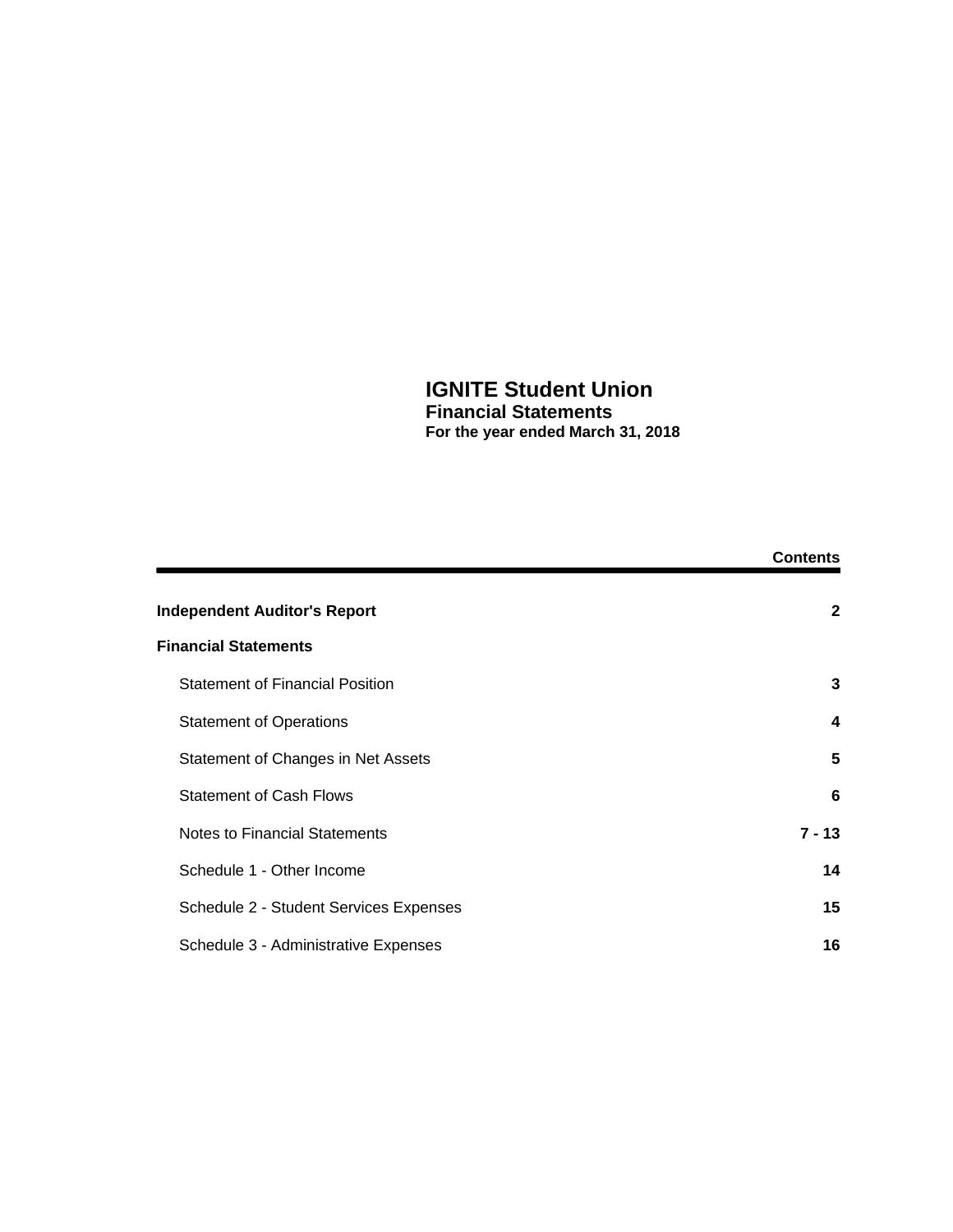

Tel: 905 270-7700 Fax: 905 270-7915 Toll-free: 866 248 6660 www.bdo.ca

BDO Canada **LLP** 1 City Centre Drive, Suite 1700 Mississauga ON L5B 1M2 Canada

## **Independent Auditor's Report**

#### **To the Members of IGNITE Student Union**

We have audited the accompanying financial statements of IGNITE Student Union, which comprise the statement of financial position as at March 31, 2018, and the statements of operations, changes in net assets and cash flows for the year then ended, and a summary of significant accounting policies and other explanatory information.

#### **Management's Responsibility for the Financial Statements**

Management is responsible for the preparation and fair presentation of these financial statements in accordance with Canadian accounting standards for not-for-profit organizations, and for such internal control as management determines is necessary to enable the preparation of financial statements that are free from material misstatement, whether due to fraud or error.

#### **Auditor's Responsibility**

Our responsibility is to express an opinion on these financial statements based on our audit. We conducted our audit in accordance with Canadian generally accepted auditing standards. Those standards require that we comply with ethical requirements and plan and perform the audit to obtain reasonable assurance about whether the financial statements are free from material misstatement.

An audit involves performing procedures to obtain audit evidence about the amounts and disclosures in the financial statements. The procedures selected depend on the auditor's judgment, including the assessment of the risks of material misstatement of the financial statements, whether due to fraud or error. In making those risk assessments, the auditor considers internal control relevant to the entity's preparation and fair presentation of the financial statements in order to design audit procedures that are appropriate in the circumstances, but not for the purpose of expressing an opinion on the effectiveness of the entity's internal control. An audit also includes evaluating the appropriateness of accounting policies used and the reasonableness of accounting estimates made by management, as well as evaluating the overall presentation of the financial statements.

We believe that the audit evidence we have obtained is sufficient and appropriate to provide a basis for our audit opinion.

#### **Opinion**

In our opinion, the financial statements present fairly, in all material respects, the financial position of IGNITE Student Union as at March 31, 2018, and the results of its operations and its cash flows for the year then ended in accordance with Canadian accounting standards for not-for-profit organizations.

#### **Emphasis of Matter**

Without modifying our opinion, we draw attention to Note 11 to the financial statements, which explains that certain comparative information for the year ended March 31, 2018 has been restated.

BDO Carada LLP

Chartered Professional Accountants, Licensed Public Accountants Mississauga, Ontario September 18, 2018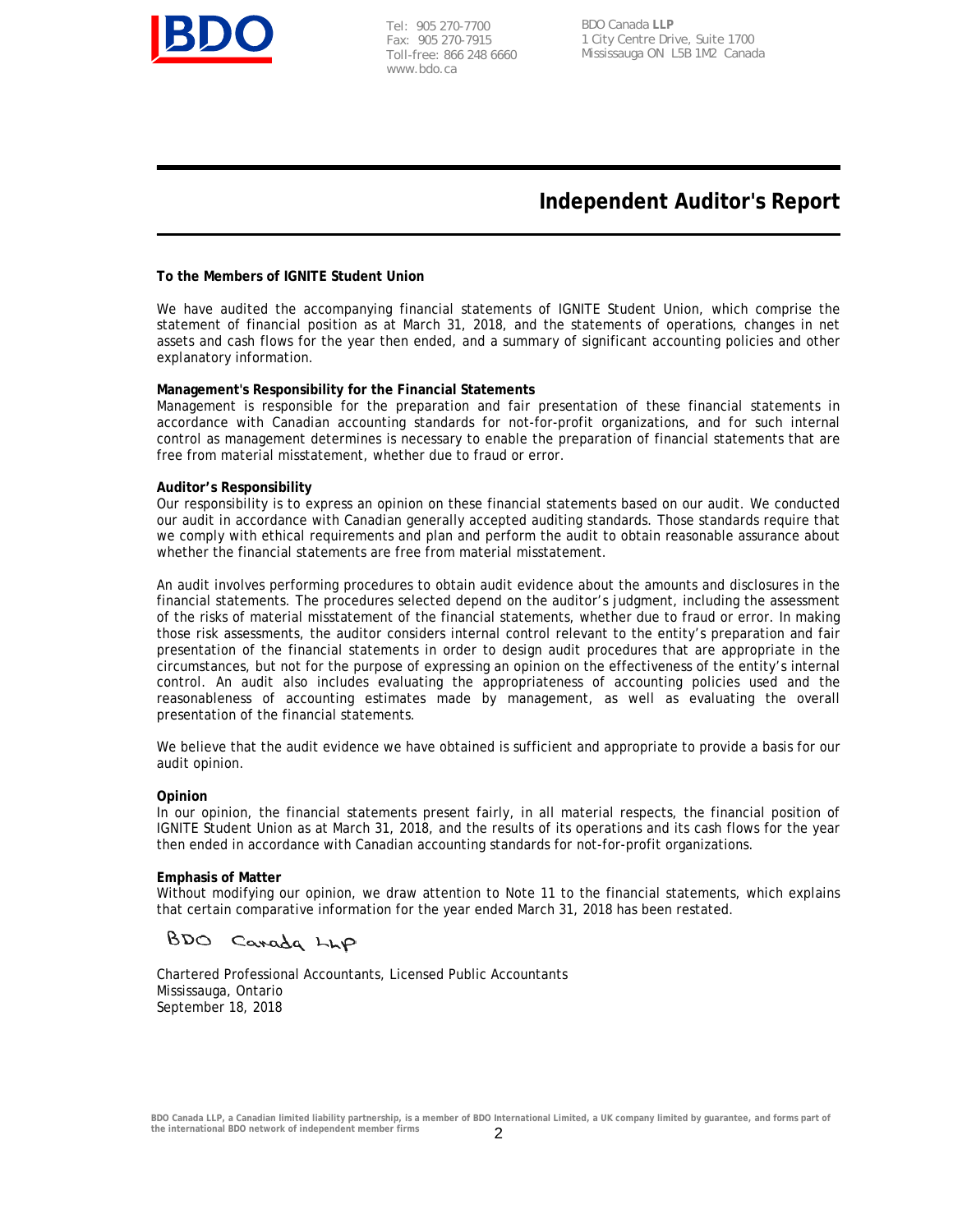# **IGNITE Student Union Statement of Financial Position**

| March 31                                                                                                                                                                                      |    | 2018                                                                   |    | 2017                                                                     |
|-----------------------------------------------------------------------------------------------------------------------------------------------------------------------------------------------|----|------------------------------------------------------------------------|----|--------------------------------------------------------------------------|
|                                                                                                                                                                                               |    |                                                                        |    | (Restated - Note 11)                                                     |
| <b>Assets</b>                                                                                                                                                                                 |    |                                                                        |    |                                                                          |
| <b>Current</b><br>Cash<br>Short-term investments (Note 2)<br>Accounts receivable<br>Prepaid expenses<br>Due from The Humber College Institute of<br>Technology and Advanced Learning (Note 3) | \$ | 998,825<br>216,000<br>480,804<br>143,525<br>4,300,904                  | \$ | 1,295,168<br>216,000<br>10,910<br>94,795<br>4,012,310                    |
| Capital assets (Note 4)                                                                                                                                                                       |    | 6,140,058<br>629,396                                                   |    | 5,629,183<br>1,020,438                                                   |
|                                                                                                                                                                                               | S. | 6,769,454                                                              | S. | 6,649,621                                                                |
| <b>Liabilities and Net Assets</b><br><b>Current</b><br>Accounts payable and accrued liabilities<br>Deferred revenue                                                                           | \$ | 76,170<br>883,767                                                      | \$ | 65,446<br>822,536                                                        |
|                                                                                                                                                                                               |    | 959,937                                                                |    | 887,982                                                                  |
| <b>Net Assets</b><br>Unrestricted<br>Invested in capital assets (Note 5)<br>Internally restricted for contingencies (Note 6)<br>Internally restricted for student development (Note 6)        | \$ | 1,414,561<br>629,397<br>270,374<br>3,495,185<br>5,809,517<br>6,769,454 | \$ | 1,318,841<br>1,020,438<br>264,295<br>3,158,065<br>5,761,639<br>6,649,621 |
|                                                                                                                                                                                               |    |                                                                        |    |                                                                          |

On behalf of IGNITE Student Union:

\_\_\_\_\_\_\_\_\_\_\_\_\_\_\_\_\_\_\_\_\_\_\_\_\_\_\_\_\_\_\_\_ Director

\_\_\_\_\_\_\_\_\_\_\_\_\_\_\_\_\_\_\_\_\_\_\_\_\_\_\_\_\_\_\_\_ Director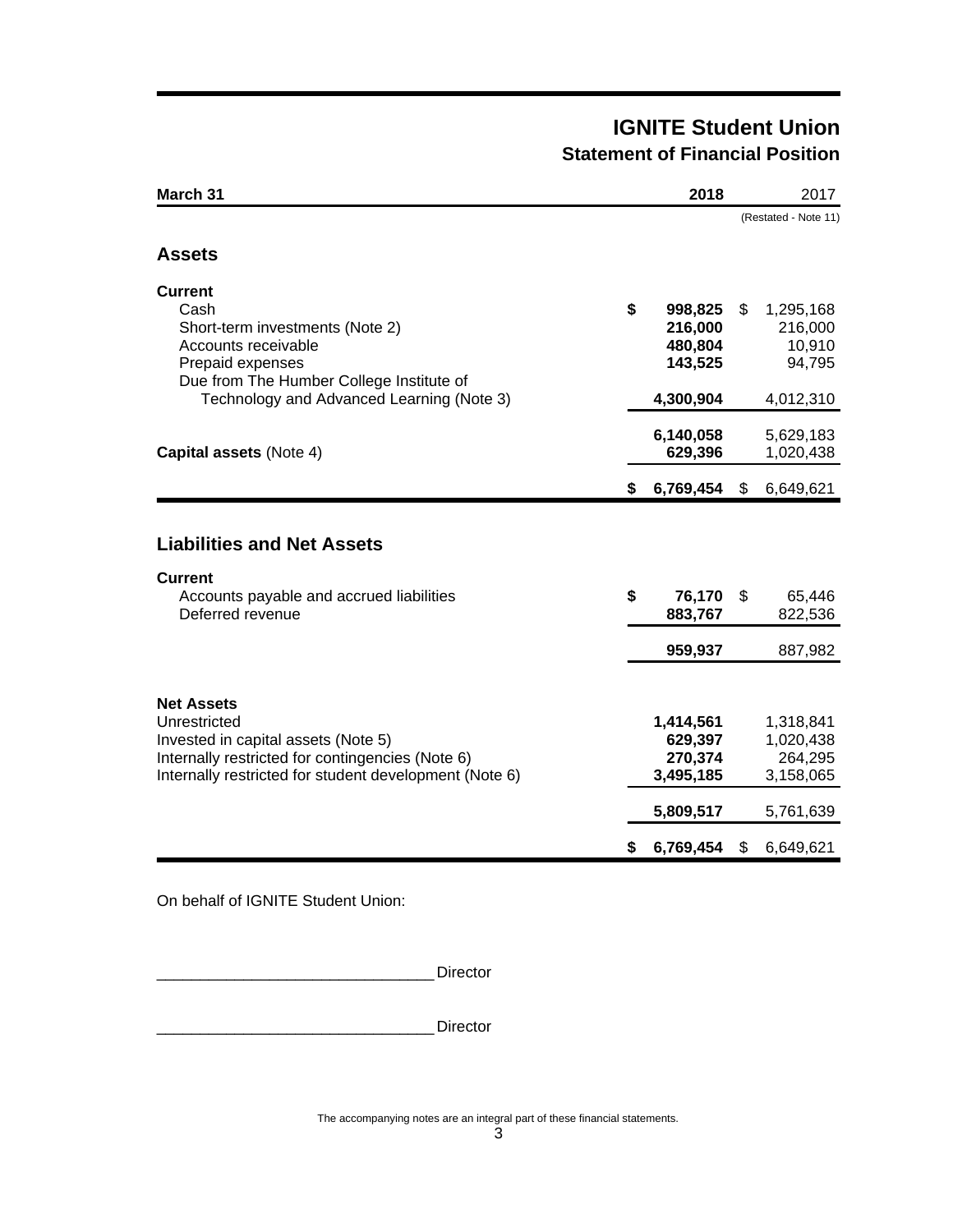# **IGNITE Student Union Statement of Operations**

| For the year ended March 31                                                                     | 2018                              | 2017                              |
|-------------------------------------------------------------------------------------------------|-----------------------------------|-----------------------------------|
|                                                                                                 |                                   | (Restated - Note 11)              |
| Revenue<br>Student fees<br>Other income (Schedule 1)                                            | \$<br>5,165,731<br>210,593        | \$<br>4,710,454<br>237,041        |
|                                                                                                 | 5,376,324                         | 4,947,495                         |
| <b>Expenses</b><br>Student services (Schedule 2)<br>Administrative (Schedule 3)<br>Amortization | 2,058,615<br>2,671,829<br>598,002 | 2,227,095<br>2,880,696<br>264.108 |
|                                                                                                 | 5,328,446                         | 5,371,899                         |
| Excess (deficiency) of revenue over expenses for the year                                       | \$<br>47.878                      | \$<br>(424.404)                   |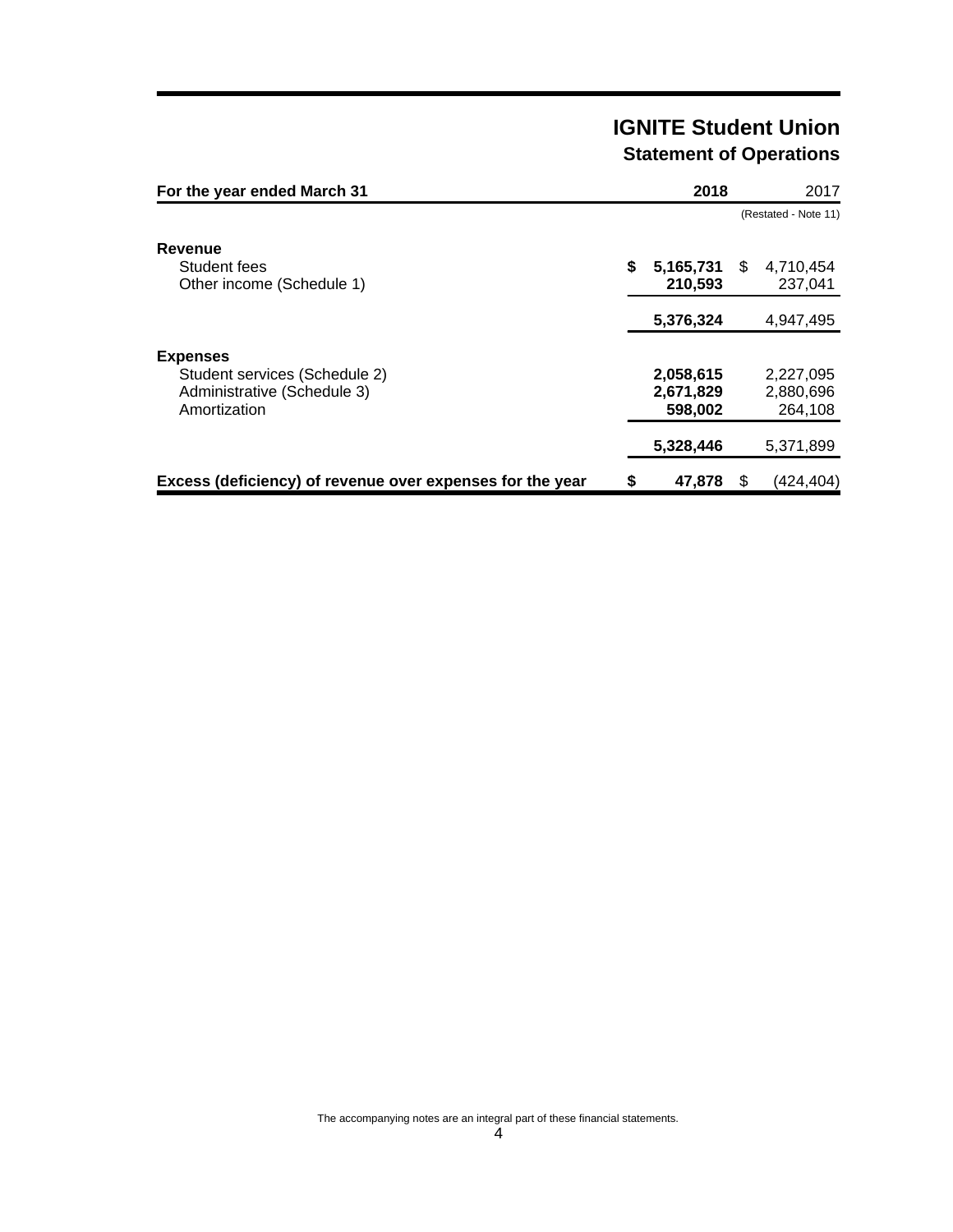# **IGNITE Student Union Statement of Changes in Net Assets**

| For the year ended March 31                                  |              |                                              |                                               |                                                               | 2018           | 2017                          |
|--------------------------------------------------------------|--------------|----------------------------------------------|-----------------------------------------------|---------------------------------------------------------------|----------------|-------------------------------|
|                                                              | Unrestricted | Invested in<br>capital<br>assets<br>(Note 5) | Internally<br>restricted for<br>contingencies | <b>Internally</b><br>restricted<br>for student<br>development | Total          | (Restated - Note 11)<br>Total |
| Balance, beginning of year                                   | \$1,593,030  | \$1,020,438                                  | 264,295<br>\$                                 | \$3,158,065                                                   | \$6,035,828    | \$6,387,726                   |
| Prior period adjustment (Note 11)                            | (274, 189)   | ۰                                            | ۰                                             |                                                               | (274, 189)     | (201, 683)                    |
| Balance, beginning<br>of year, restated                      | 1,318,841    | 1,020,438                                    | 264,295                                       | 3,158,065                                                     | 5,761,639      | 6,186,043                     |
| Excess (deficiency) of revenue<br>over expenses for the year | 645,879      | (598,001)                                    |                                               |                                                               | 47,878         | (424, 404)                    |
| Investment in capital assets                                 | (206, 960)   | 206,960                                      | $\blacksquare$                                | $\blacksquare$                                                | $\blacksquare$ |                               |
| Inter-fund transfers (Note 6)                                | (343, 199)   | $\blacksquare$                               | 6,079                                         | 337,120                                                       | $\blacksquare$ |                               |
| Balance, end of year                                         | \$1,414,561  | 629,397<br>\$                                | 270,374<br>S                                  | \$3,495,185                                                   | \$5,809,517    | \$5,761,639                   |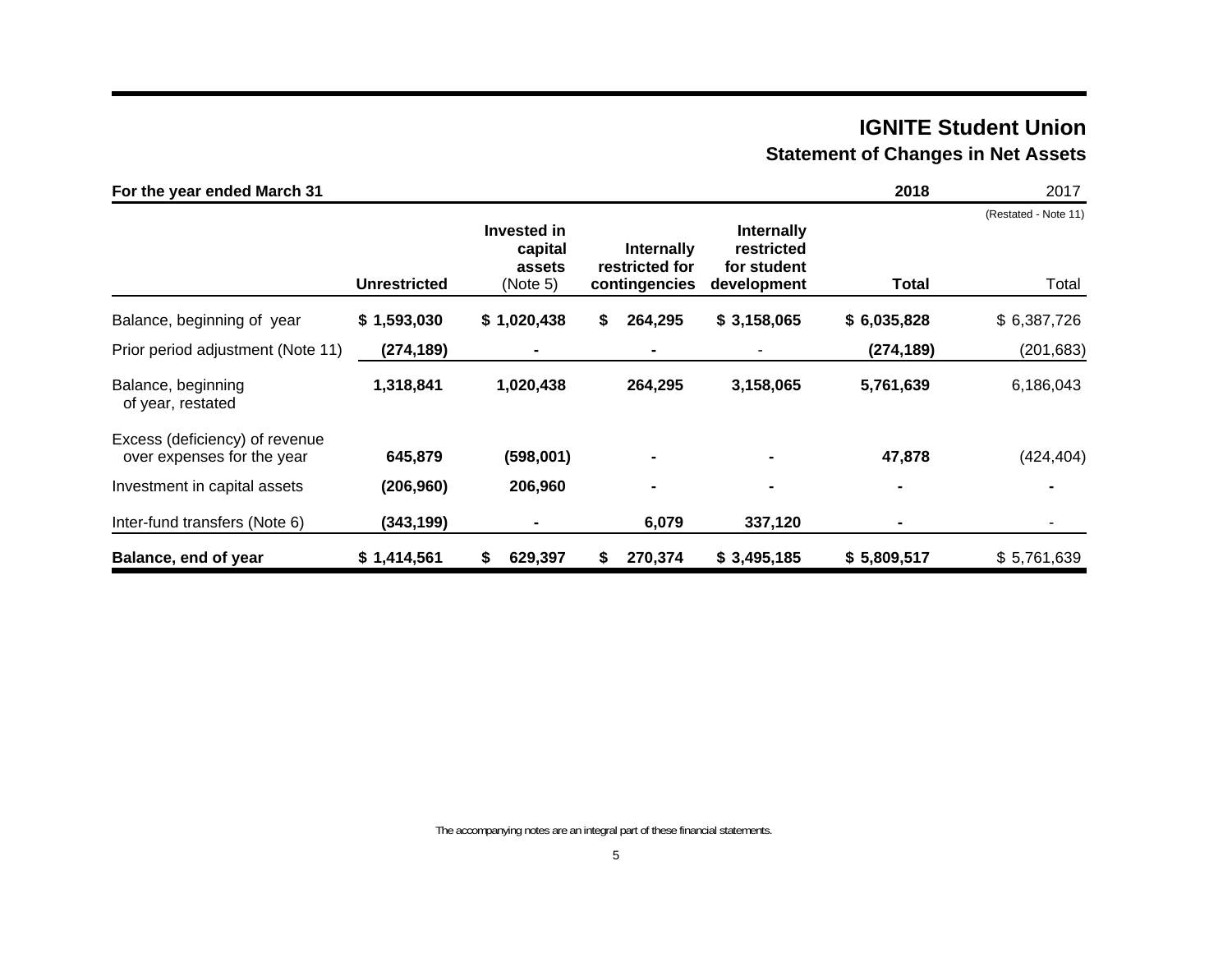# **IGNITE Student Union Statement of Cash Flows**

| For the year ended March 31                                                                                                                                                                                       | 2018                                        | 2017                                   |
|-------------------------------------------------------------------------------------------------------------------------------------------------------------------------------------------------------------------|---------------------------------------------|----------------------------------------|
|                                                                                                                                                                                                                   |                                             | (Restated - Note 11)                   |
| Cash was provided by (used in)                                                                                                                                                                                    |                                             |                                        |
| <b>Operating activities</b><br>Excess (deficiency) of revenue over expenses for the year<br>Adjustments to reconcile excess (deficiency) of revenue over<br>expenses to net cash provided by operating activities | \$<br>47,878                                | \$<br>(424, 404)                       |
| Amortization                                                                                                                                                                                                      | 598,002                                     | 264,108                                |
| Changes in non-cash working capital balances<br>Accounts receivable<br>Prepaid expenses<br>Accounts payable and accrued liabilities<br>Deferred revenue                                                           | (469, 894)<br>(48, 730)<br>10,724<br>61,231 | 6,132<br>(5, 492)<br>18,936<br>111,512 |
|                                                                                                                                                                                                                   | 199,211                                     | (29, 208)                              |
| <b>Investing activities</b><br>Purchase of capital assets<br>Change in amount due from The Humber College Institute of<br>Technology and Advanced Learning                                                        | (206, 960)<br>(288,594)                     | (50, 862)<br>676,806                   |
|                                                                                                                                                                                                                   | (495, 554)                                  | 625,944                                |
| (Decrease) increase in cash during the year                                                                                                                                                                       | (296, 343)                                  | 596,736                                |
| Cash, beginning of year                                                                                                                                                                                           | 1,295,168                                   | 698,432                                |
| Cash, end of year                                                                                                                                                                                                 | \$<br>998,825                               | \$<br>1,295,168                        |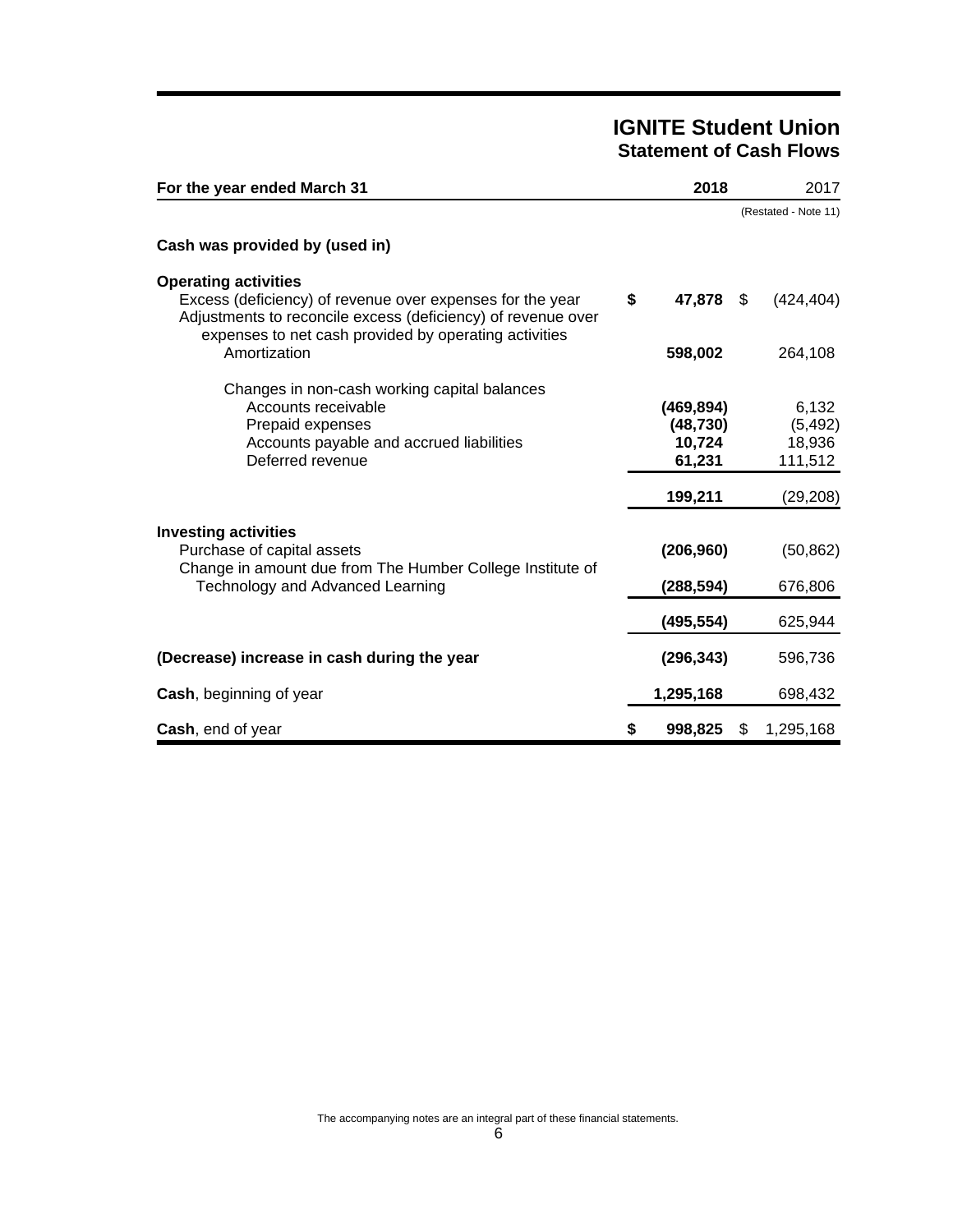#### **March 31, 2018**

#### **1. Significant Accounting Policies**

- **Nature of Business IGNITE** Student Union ("IGNITE"), formerly Humber Students' Federation, was incorporated on August 15, 2000 under the Corporations Act (Ontario) without share capital and, as such, is exempt from income taxes under the Income Tax Act (Canada). On November 9, 2016, Supplementary Letters Patent were approved, which changed the name of the corporation from Humber Students' Federation to IGNITE Student Union.
- **Basis of Presentation** These financial statements have been prepared in accordance with Canadian accounting standards for notfor-profit organizations.
- **Use of Estimates** The preparation of financial statements in accordance with Canadian accounting standards for not-for-profit organizations requires management to make estimates and assumptions that affect the reported amounts of assets and liabilities at the date of the financial statements, and the reported amounts of revenues and expenses during the reporting period. Actual results could differ from management's best estimates as additional information becomes available in the future.
- **Revenue Recognition IGNITE** follows the deferral method of accounting for contributions.

Student fees are included in income on a pro-rata basis over the membership year to which they relate. Deferred revenue represents student fees collected in advance of the related services being provided by IGNITE.

Student health and dental plan revenue is recognized at the beginning of each semester when the student withdrawal date has passed. As IGNITE meets the condition of an agent, this revenue and the related insurance expense are recorded on a net basis and are included in student fee revenue.

Commercial operations, event ticket and handbook advertising revenue is recognized at the point of sale or when the service has been provided.

Work study grant revenue is recorded when received from Humber College Institute of Technology and Advanced Learning ("College") (Note 7).

Interest income is recorded on the accrual basis.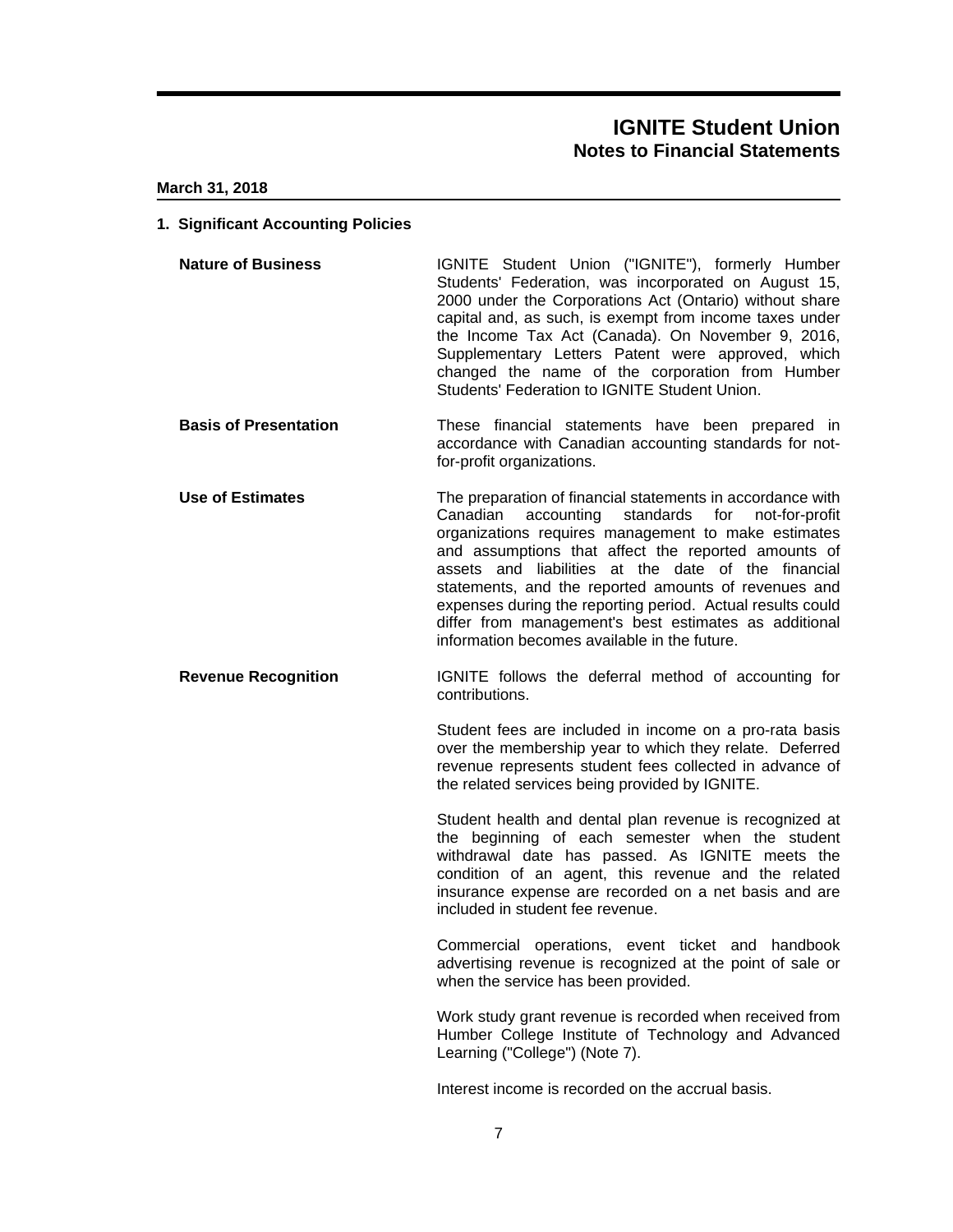#### **March 31, 2018**

#### **1. Significant Accounting Policies** (continued)

## **Post-employment benefits** IGNITE provides defined post-employment benefits to certain employee groups. IGNITE has adopted the following policies with respect to accounting for these benefits: (i) The costs of post-employee future benefits are actuarially determined using management's best estimate of health care costs, disability recovery rates and discount rates. Adjustments to these costs arising from changes in estimates and experience gains and losses are amortized to income over the estimated average remaining service life of the employee groups on a straight line basis. (ii) The costs of the multi-employer defined benefit pension are the employer's contributions due to the plan in the period. **Contributed Materials and Services Contributed** materials and services that would have otherwise been purchased are not recognized in the financial statements due to the difficulty of determining their fair value. **Capital Assets** Capital assets are recorded at cost less accumulated amortization. Capital assets are amortized on a straightline basis over the estimated useful lives of the assets as follows: Furniture and fixtures - 20% Intangible asset - software - 10% Computer equipment - 20%<br>Equipment - 20% Equipment Leasehold improvements - 7 years straight line **Financial Instruments** Financial instruments are recorded at fair value when acquired or issued. In subsequent periods, financial instruments are reported at cost or amortized cost less impairment. Financial assets are tested for impairment when changes in circumstances indicate the asset could be impaired. Transaction costs on the acquisition, sale or

issue of financial instruments are charged to the financial

instrument for those measured at amortized cost.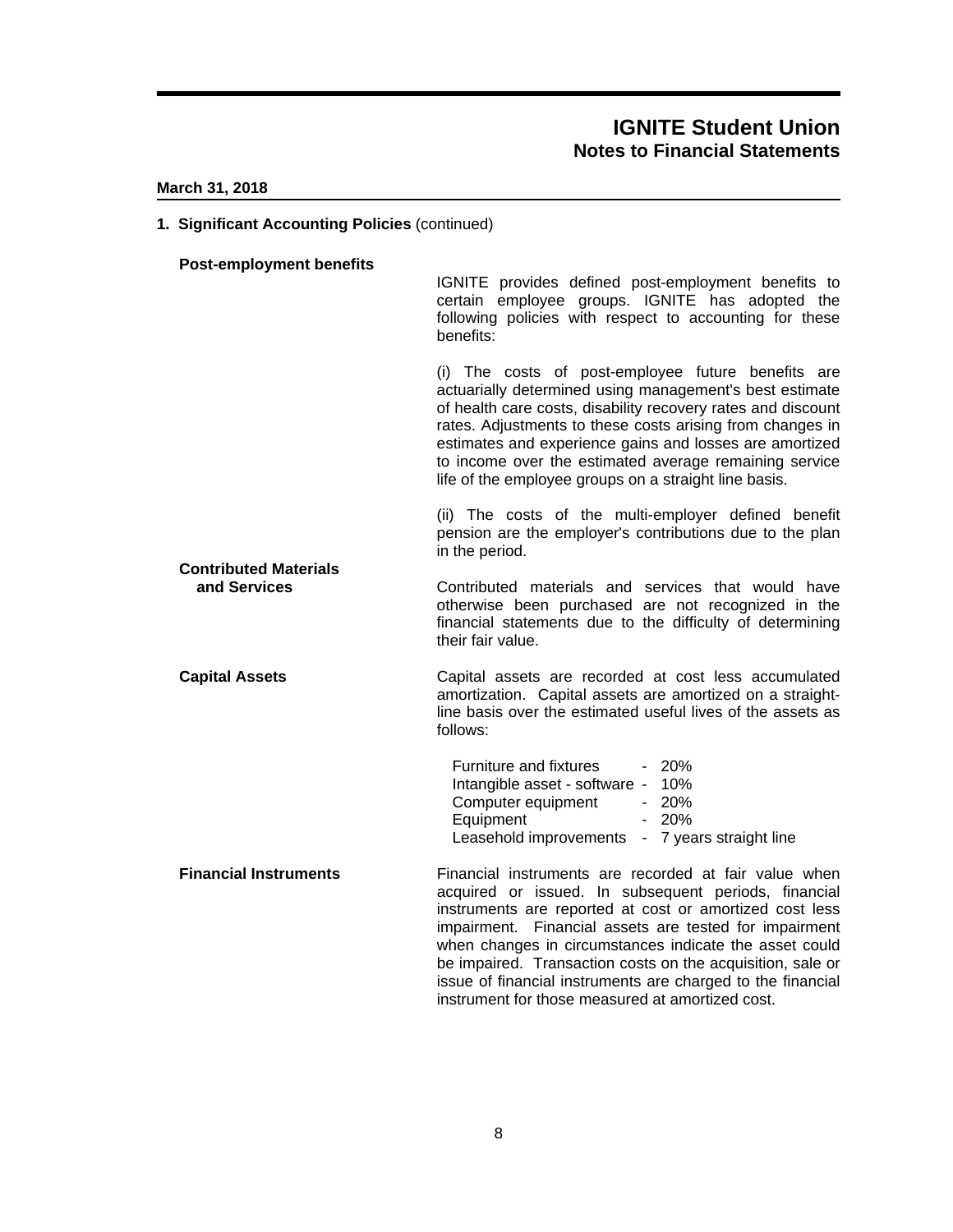#### **March 31, 2018**

#### **2. Short-term Investments**

Short-term investments consist of a 1-year term deposit with a stated interest rate of 0.50% maturing on August 16, 2018 (2017 - 1-year term deposit with a stated interest rate of 0.50**%** maturing on August 14, 2017).

#### **3. Due from The Humber College Institute of Technology and Advanced Learning**

The amount due from the College of \$4,300,904 (2017 - \$4,012,310) bears interest at 1.85% (2017 - 1.75%) below the bank's prime rate, is unsecured and due on demand. During the year, IGNITE earned \$61,215 (2017 - \$44,831) of interest income relating to this loan.

The following table reconciles the amount due from The Humber College Institute of Technology and Advanced Learning:

| Amount per the College                                                           | 5,330,916  |  |
|----------------------------------------------------------------------------------|------------|--|
| Deposit for summer health and dental fees received<br>from the College           | (338, 199) |  |
| Payable for remaining winter health and dental<br>fees to be paid by the College | (691, 813) |  |
|                                                                                  | 4,300,904  |  |

### **4. Capital Assets**

|                                                                                                                           |                                                            | 2018                                                        |                                                             | 2017                                                        |
|---------------------------------------------------------------------------------------------------------------------------|------------------------------------------------------------|-------------------------------------------------------------|-------------------------------------------------------------|-------------------------------------------------------------|
|                                                                                                                           | Cost                                                       | Accumulated<br>Amortization                                 | Cost                                                        | Accumulated<br>Amortization                                 |
| <b>Furniture and fixtures</b><br>Intangible asset - software<br>Computer equipment<br>Equipment<br>Leasehold improvements | S<br>801,497<br>285,312<br>505,553<br>718,135<br>1,719,747 | \$<br>687,626<br>127.876<br>450,419<br>678,483<br>1,456,444 | \$<br>759,399<br>250,997<br>481,887<br>718,135<br>1,612,866 | \$<br>632,476<br>101.060<br>427,803<br>636,515<br>1,004,992 |
|                                                                                                                           | \$4,030,244                                                | \$3,400,848                                                 | \$3,823,284                                                 | \$2,802,846                                                 |
| Cost less accumulated<br>amortization                                                                                     |                                                            | S<br>629,396                                                |                                                             | 1,020,438<br>S.                                             |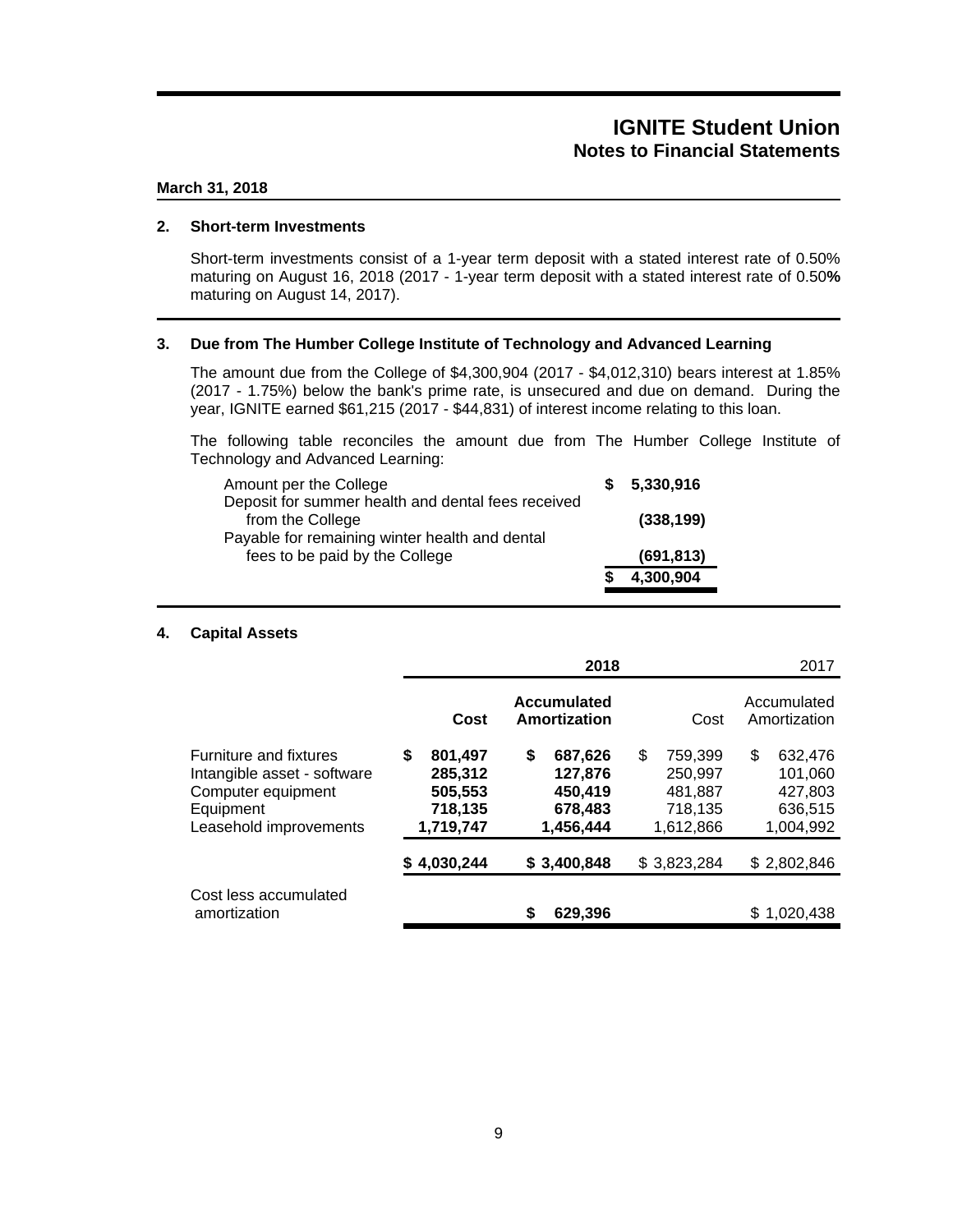### **March 31, 2018**

### **5. Net Assets Invested in Capital Assets**

The change in net assets invested in capital assets is calculated as follows:

|                                                                |   | 2018                 |      |                      |
|----------------------------------------------------------------|---|----------------------|------|----------------------|
| Purchase of capital assets internally financed<br>Amortization | S | 206,960<br>(598,001) | - \$ | 50,862<br>(264, 108) |
|                                                                |   | $(391, 041)$ \$      |      | (213, 246)           |

#### **6. Internal Restrictions on Net Assets**

On an annual basis, an inflation adjustment amount is transferred to net assets internally restricted for contingencies from unrestricted net assets. This inflation adjustment is calculated based on the increase in the Consumer Price Index from year to year. During the year, IGNITE transferred \$6,079 (2017 - \$4,162) for future contingencies, resulting in a balance of \$270,374 (2017 - \$264,295).

In addition, an amount equal to that which is allocated to student development by IGNITE is transferred from unrestricted net assets to net assets internally restricted for student development. During the year, student fees allocated to student development totalled \$337,120 (2017 - \$338,287).

These internally restricted amounts are to be allocated at the discretion of IGNITE.

## **7. Transactions with Humber College Institute of Technology and Advanced Learning**

[a] Under agreements with the College, which end on March 31, 2027, the College has agreed to provide office space and use of facilities to IGNITE at agreed upon amounts. During the year, custodial fees of \$46,543 (2017 - \$45,478) were incurred.

[b] During the year, IGNITE received \$nil (2017 - \$60,000) in work study grants from the College to pay for students' part time wages and work study programs.

The College has also agreed to provide IGNITE with various financial services and human resource support at no cost.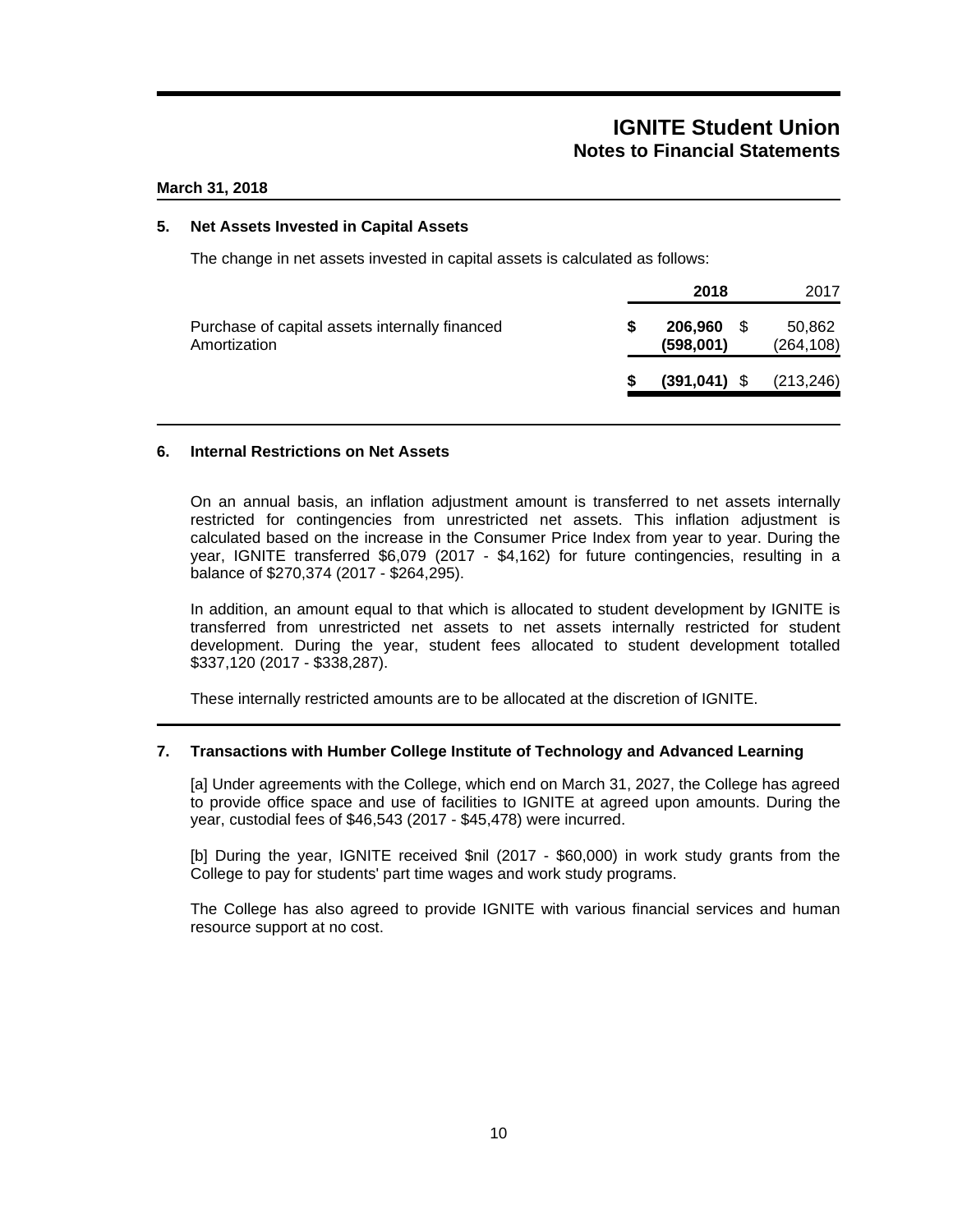### **March 31, 2018**

### **8. Lease Commitments**

IGNITE is committed to the following approximate future minimum annual rental payments relating to equipment:

| 2019<br>2020 | \$<br>15,481<br>1,290 |
|--------------|-----------------------|
|              | \$<br>16,771          |

### **9. Post-employment Benefits**

As of May 1, 2015, all full time permanent employees were required to enroll in the Colleges of Applied Arts and Technology (CAAT) pension plan. Full time employees who are on a 1 year or longer contract have the choice to enroll in the pension plan. For 2017, both employees and IGNITE paid 11.2% of earnings up to the Year's Maximum Pensionable Earnings (YMPE), \$55,900, plus 14.8% of earnings in excess of \$55,900. Total contributions during the year to the CAAT pension plan were \$126,795 (2017 - \$125,673).

### **10. Financial Instrument Risk Management**

#### Credit Risk

IGNITE is exposed to credit risk on its short-term investments, accounts receivable and due from Humber College Institute of Technology and Advanced Learning.

This risk has not changed from the prior year.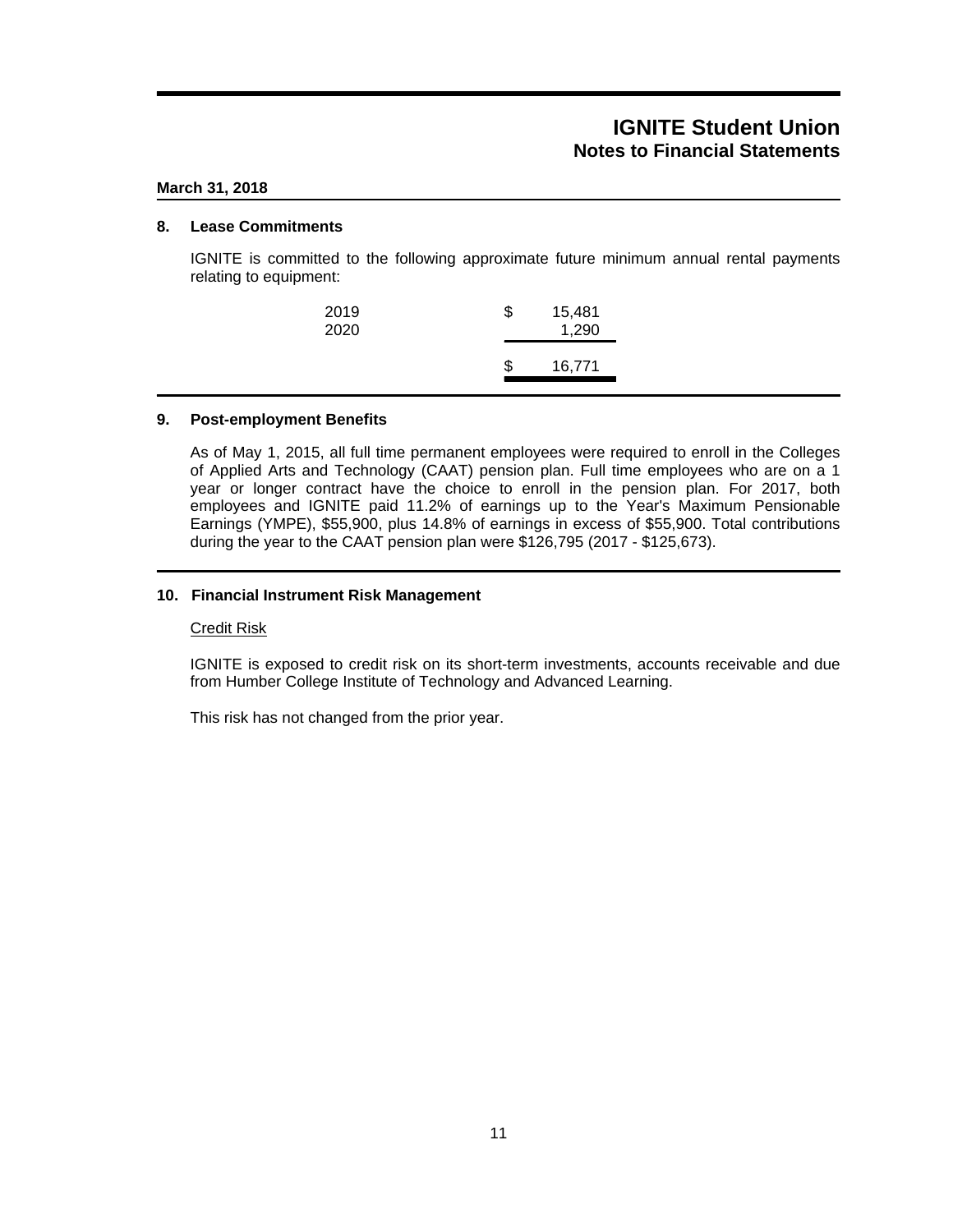#### **March 31, 2018**

#### **11. Prior Period Adjustment**

During the year, management determined that the revenue recognition of the summer student health and dental plan fees did not accurately reflect IGNITE's related performance requirements. These fees, which are collected in advance of the summer semester, had been recognized as revenue when received, whereas IGNITE's performance requirements extend to the student withdrawal date for the semester to which the fees relate. Additionally, since this revenue is recorded net of the related insurance expenses the incidental amount of these fees was not being properly reflected in the financial statements.

This adjustment has been applied retrospectively and has the following effect on the prior year comparative figures:

### Statement of financial position as at March 31, 2017:

| Due from The Humber College Institute of Technology and Advanced Learning<br>As previously reported<br>As restated | \$4,286,499<br>\$4,012,310 |
|--------------------------------------------------------------------------------------------------------------------|----------------------------|
| General Fund, Unrestricted<br>As previously reported<br>As restated                                                | \$1,593,030<br>\$1,318,841 |
| Statement of operations for the year ended March 31, 2017:                                                         |                            |
| Revenues, Student fees<br>As previously reported<br>As restated                                                    | \$4,782,960<br>\$4,710,454 |
| Deficiency of revenue over expenses for the year<br>As previously reported<br>As restated                          | \$(351,898)<br>\$(424,404) |
| Statement of changes in net assets for the year ended March 31, 2017:                                              |                            |
| Net assets, beginning of year<br>As previously reported<br>As restated                                             | \$6,387,726<br>\$6,186,043 |
| Net assets, end of year, Unrestricted fund<br>As previously reported<br>As restated                                | \$1,593,030<br>\$1,318,841 |
| Statement of cash flows for the year ended March 31, 2017:                                                         |                            |

Investing activities, Change in amount due from The Humber College Institute of Technology and Advanced Learning

| As previously reported | \$604,300 |
|------------------------|-----------|
| As restated            | \$676,806 |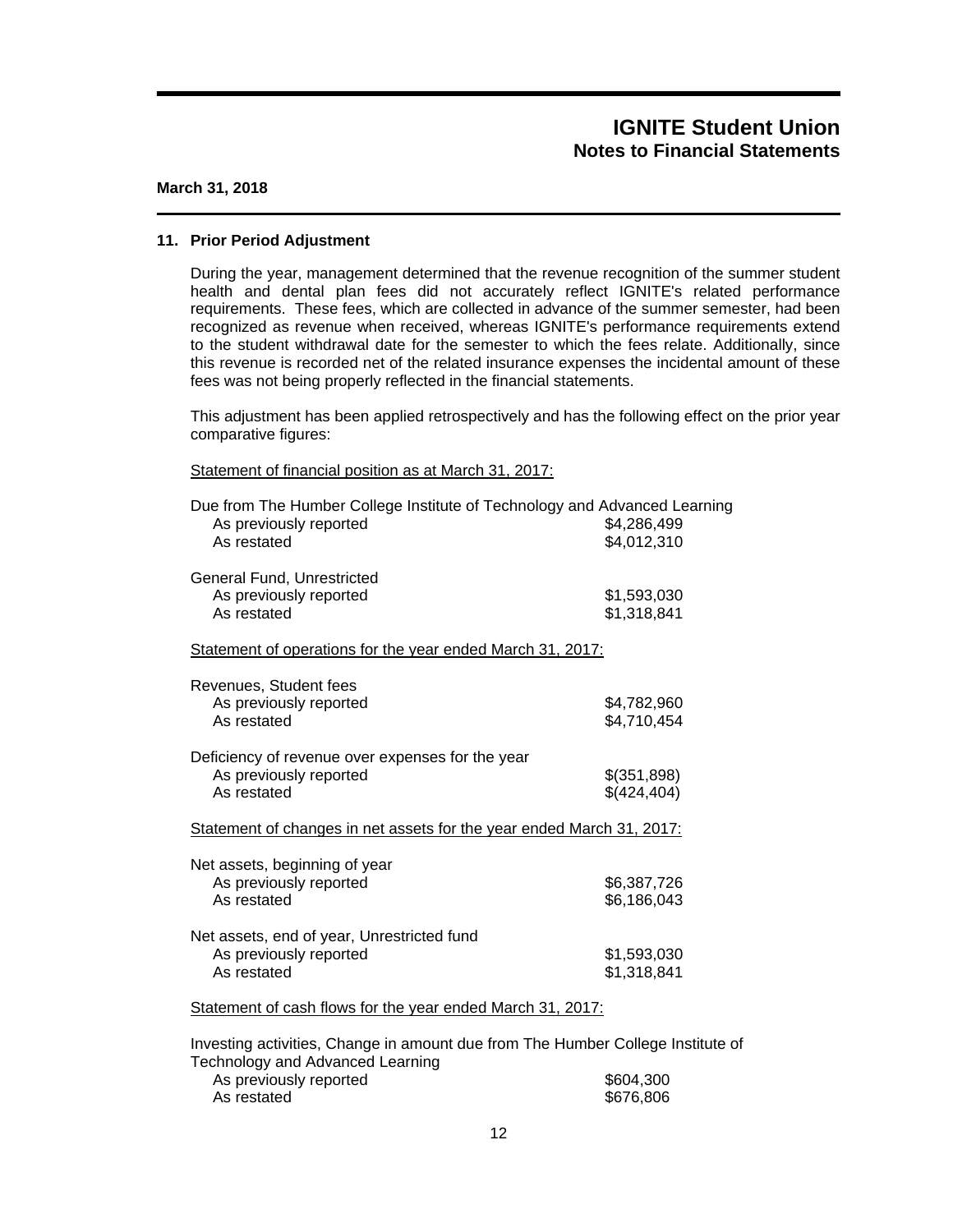### **March 31, 2018**

#### **12. Change in Accounting Estimate**

During the year, the IGNITE reviewed the estimated useful life of leasehold improvements. As a result, IGNITE has changed the basis of calculating amortization for leasehold improvements from 6.67% declining balance to the straight line method over 7 years. This change in policy has been applied prospectively as a change in accounting estimate and has resulted in an increase in amortization in the current year of approximately \$344,000.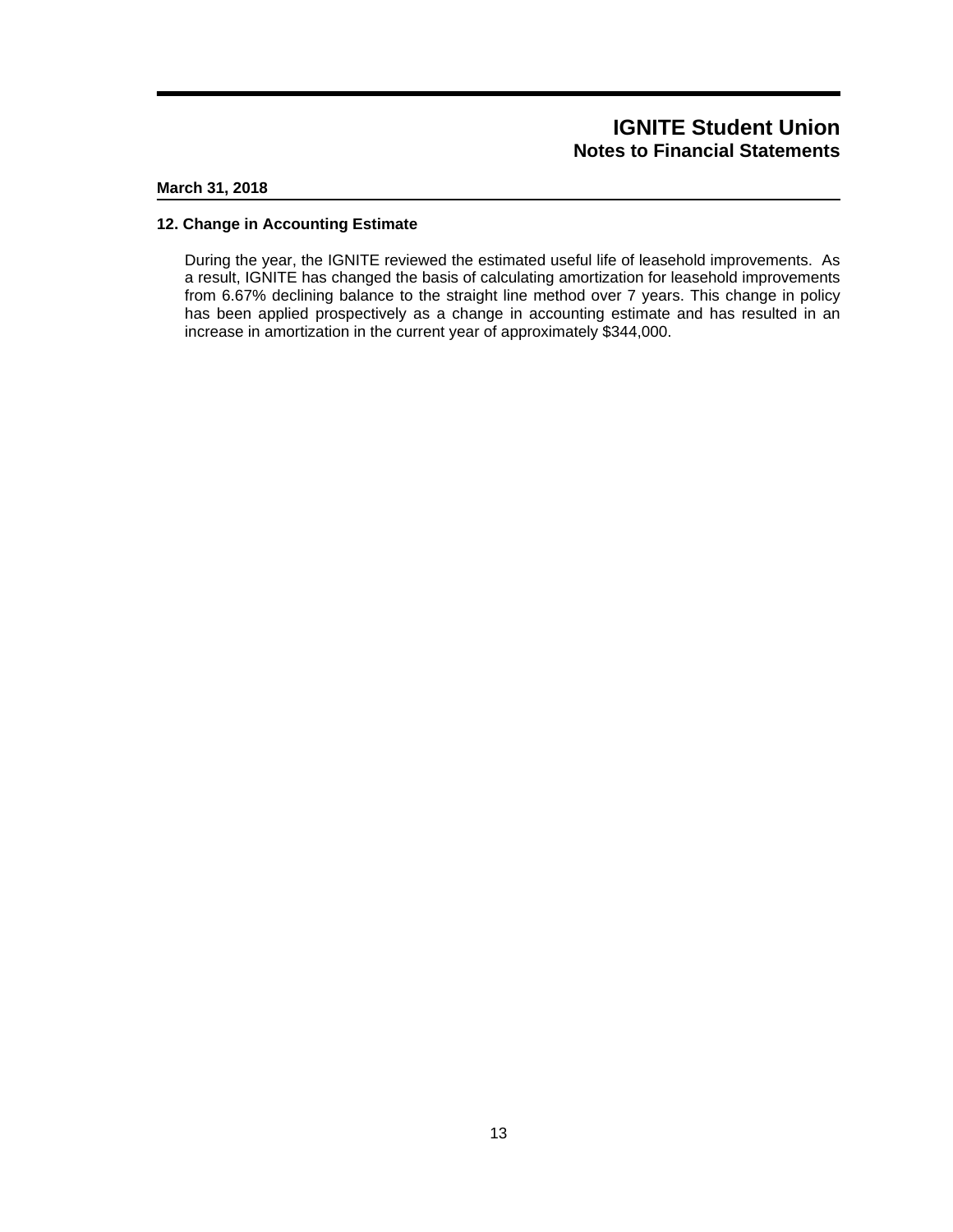# **IGNITE Student Union Other Income Schedule 1**

| For the year ended March 31                                                                                              |    | 2018                                                   |    | 2017                                           |
|--------------------------------------------------------------------------------------------------------------------------|----|--------------------------------------------------------|----|------------------------------------------------|
| Interest (Note 3)<br>Commercial operations<br>Event tickets<br>Handbook advertising<br>Work study grant funding (Note 7) | \$ | 62,292<br>60,729<br>51,305<br>36,267<br>$\blacksquare$ | \$ | 46,184<br>59,893<br>47,664<br>23,300<br>60,000 |
|                                                                                                                          | S  | 210,593                                                | S  | 237,041                                        |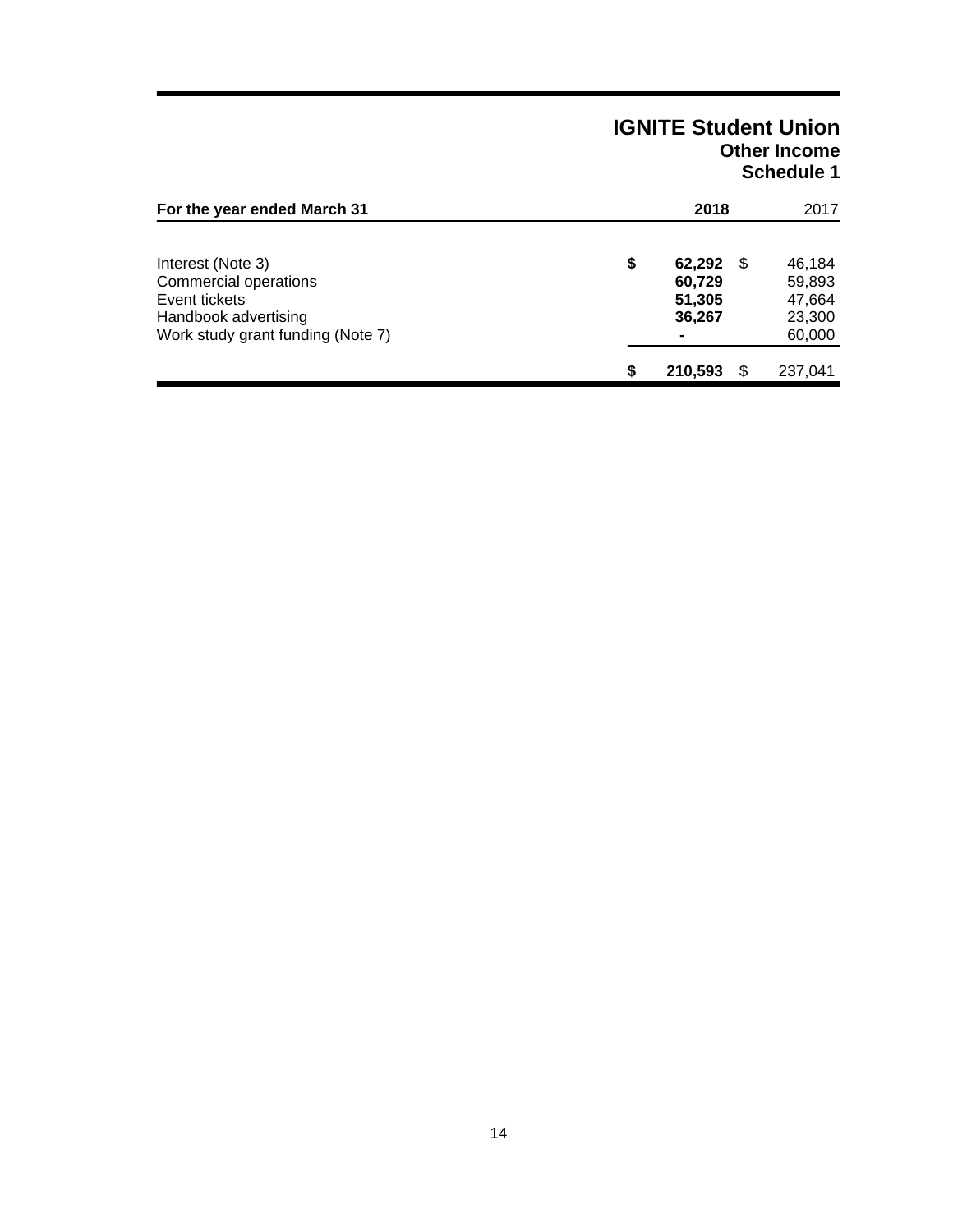# **IGNITE Student Union Student Services Expenses Schedule 2**

| For the year ended March 31                                                    |    | 2018                         |      | 2017                         |  |
|--------------------------------------------------------------------------------|----|------------------------------|------|------------------------------|--|
| Orientation/frosh<br>Student marketing<br>Financial assistance                 | \$ | 493,622<br>457,867           | - \$ | 485,776<br>440.461           |  |
| Events and programming<br>Agenda printing<br>Student initiatives               |    | 456,540<br>442.199<br>71.167 |      | 323,777<br>443.544<br>61,018 |  |
| Advocacy<br>Clubs and volunteers                                               |    | 39,820<br>37,814<br>35,098   |      | 28,295<br>21,381<br>34,834   |  |
| Donations and sponsorships<br>Health centre funding<br><b>Student Lifeline</b> |    | 24,488<br>$\blacksquare$     |      | 8,246<br>175,000<br>168,763  |  |
| Peer tutoring funding                                                          | S  | 2,058,615                    | S    | 36,000<br>2,227,095          |  |